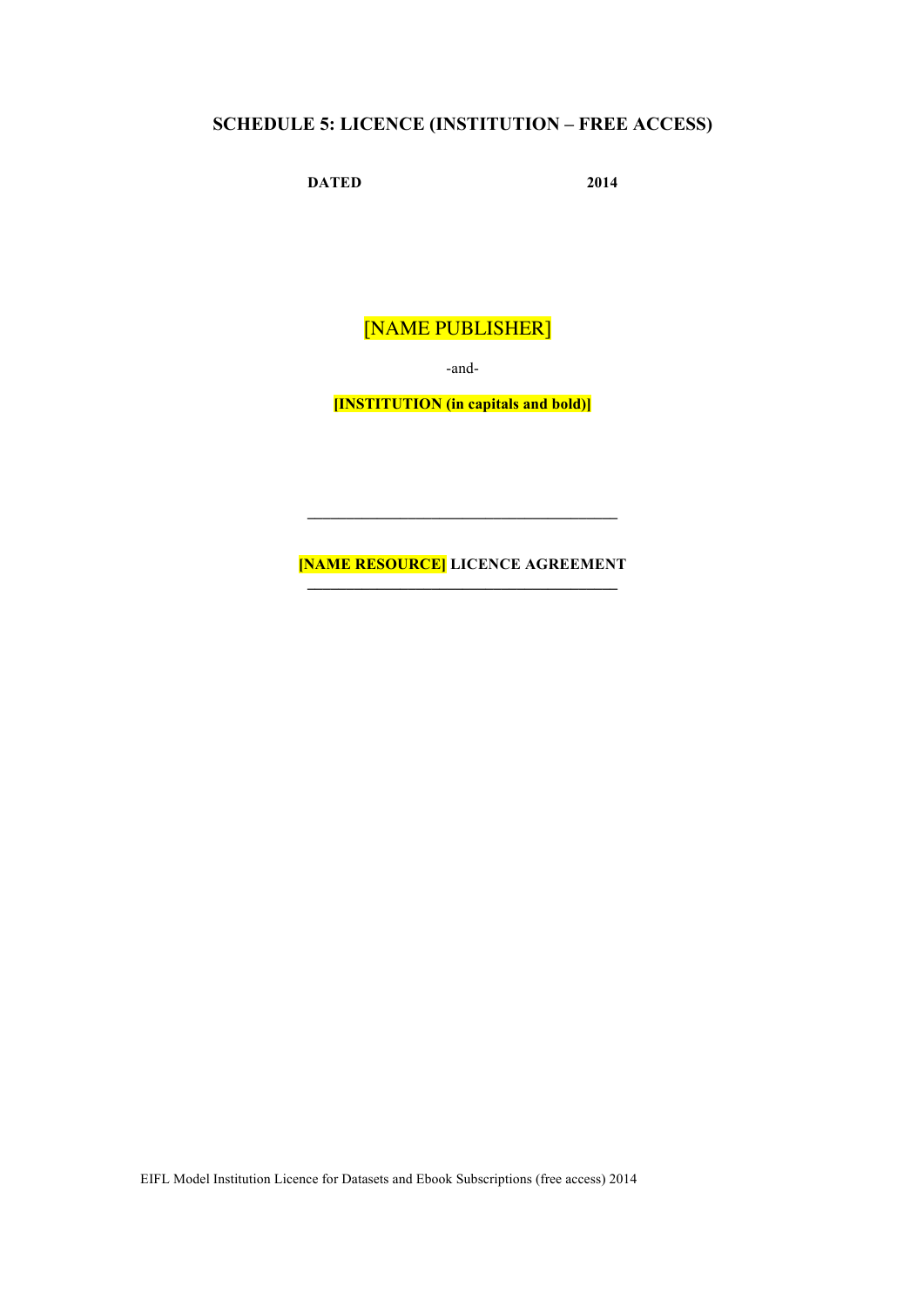# **[NAME RESOURCE] LICENCE AGREEMENT**

**[NAME PUBLISHER]** whose principal office is at [ADDRESS] ("Publisher"),

OFFERS to you, the Institution, permission to access the Licensed Material and use such material only on the terms and conditions as set out in this Licence.

Acceptance of this Licence will be by delivery of a completed Acceptance of Licence Form attached hereto to the Publisher or to an authorised representative who will accept delivery on behalf of the Publisher. Acceptance shall be acceptance of all terms and conditions of this Licence and no variation or counter offer will be accepted by the Publisher. In the event that no or partial compliance is made as to the manner or form described for acceptance, no licence will be granted and this offer is deemed withdrawn.

# **RECITALS**

**WHEREAS** [NAME RESOURCE] all intellectual property rights therein are owned by or licensed to the Publisher;

**AND WHEREAS** the terms of this Licence and the fee were negotiated and agreed under [NAME **RESOURCE**] Agreement between Stichting eIFL, net and the Publisher dated [date]:

**AND WHEREAS** the parties are desirous to contract on the basis of the terms and conditions of this Licence.

#### **1. DEFINITIONS**

1.1 In this Licence, the following terms shall have the following meanings:

"Acceptance of Licence Form" means the form as attached to this Licence.

"Authorised Users" means an individual who is authorised by the Institution to have access to its information services (whether on-site or off-site) via Secure Authentication and who is:

> a current student of the Institution (including undergraduates and postgraduates) or an alumni of the Institution;

> a member of staff of the Institution (whether permanent or temporary including retired members of staff and any teacher who teaches Authorised Users registered in the country where the Institution is located);

- a contractor of the Institution; or
- a Walk-In User.

Walk-In Users are persons who are allowed by the Institution to access its information services from computer terminals or otherwise within the physical premises of the Institution. For the avoidance of doubt, Walk-In Users may be given access to the Licensed Material by any wireless Secure Network. Walk-In Users are not allowed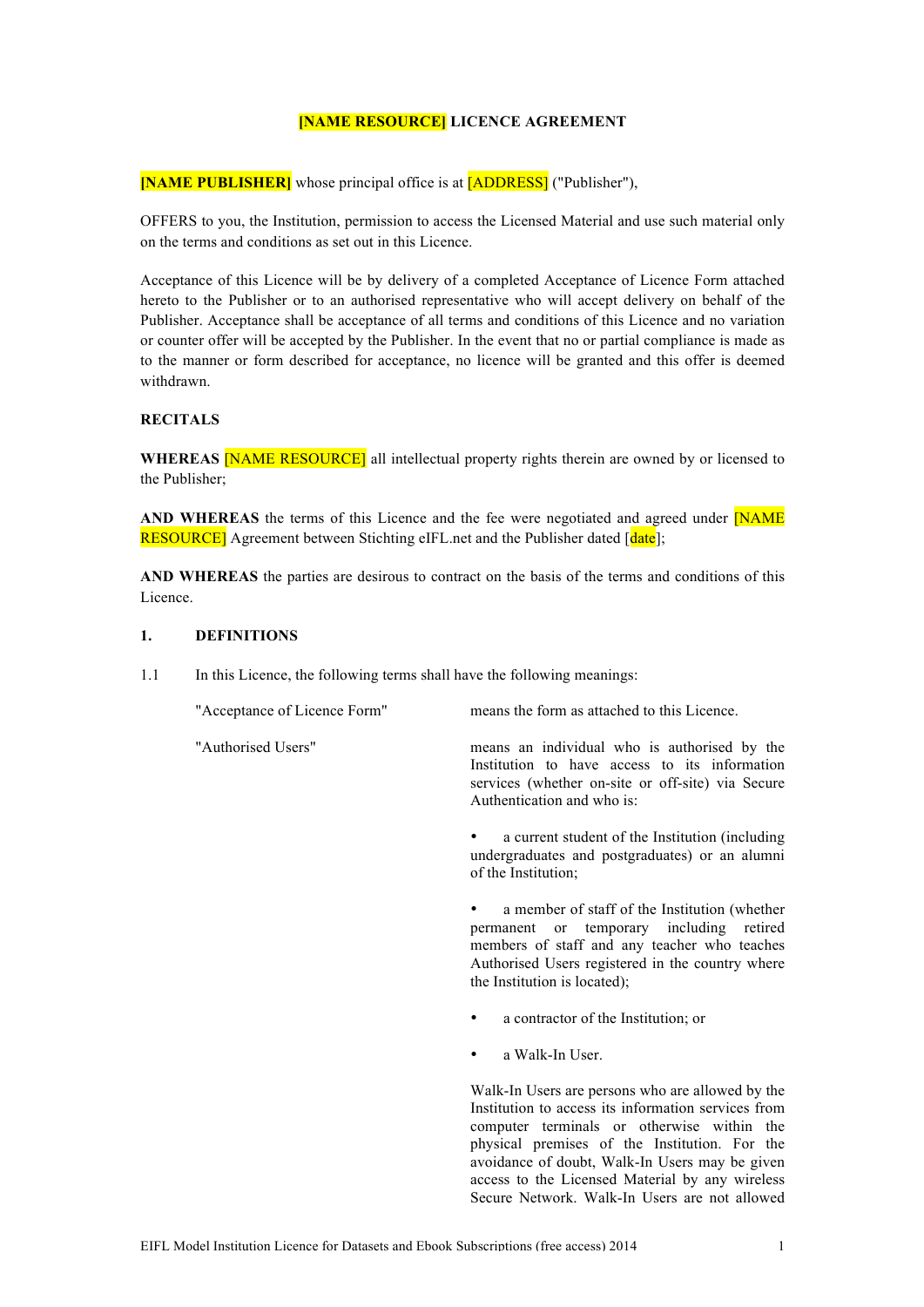|                         | off-site access to the Licensed Material.                                                                                                                                                                                                                                                                                                                                                                                                                                                                                                                        |
|-------------------------|------------------------------------------------------------------------------------------------------------------------------------------------------------------------------------------------------------------------------------------------------------------------------------------------------------------------------------------------------------------------------------------------------------------------------------------------------------------------------------------------------------------------------------------------------------------|
| "Commercial Use"        | means use of the Licensed Material for the<br>purpose of monetary reward (whether by or for<br>the Institution or an Authorised User) by means of<br>the sale, resale, loan, transfer, hire or other form<br>of exploitation of the Licensed Material. For the<br>avoidance of doubt, neither the recovery of direct<br>cost by the Institution from Authorised Users, nor<br>use by the Institution or Authorised Users of the<br>Licensed Material in the course of research<br>funded by a commercial organisation is deemed to<br>constitute Commercial Use. |
| "Educational Purposes"  | means use for the purpose of education, teaching,<br>distance learning, private study and/or research.                                                                                                                                                                                                                                                                                                                                                                                                                                                           |
| "Fee"                   | means the fee for the Licence for access and use<br>of the Licensed Material as set out in the<br>Acceptance of Licence Form. The fee will be in<br>line with the offer negotiated and agreed under<br>the [NAME RESOURCE] Agreement between<br>Stichting eIFL.net and the Publisher dated [date].<br>Details of the offer for the Licensed Material can<br>be found in the pricing spreadsheet in the<br>members-only section of the EIFL website.                                                                                                              |
| "Institution"           | means the organisation that signs the Acceptance<br>of Licence Form.                                                                                                                                                                                                                                                                                                                                                                                                                                                                                             |
| "Licensed Material"     | means the product(s)/material/ebooks selected in<br>the Acceptance of Licence Form from the<br>Material which is further described and/or listed<br>in Schedule 1 and any Metadata supplied by the<br>Publisher.                                                                                                                                                                                                                                                                                                                                                 |
| "Material"              | means the list of product(s)/material/ebooks<br>(including Metadata) on offer from the Publisher<br>as set out in Schedule 1.                                                                                                                                                                                                                                                                                                                                                                                                                                    |
| "Metadata"              | means the textual information that describes the<br>creation, content, or context of a part of the<br>Licensed Material (e.g. date of creation, subject<br>matter, location of digital file, ownership).<br>Metadata refers to the metadata supplied by the<br>Publisher to the Institution and/or the metadata<br>created by the Institution and/or Authorised<br>Users.                                                                                                                                                                                        |
| "Modifications"         | means alterations, additions to, deletion from,<br>manipulations and/or modifications of parts of<br>the Metadata supplied by the Publisher in<br>accordance with section 21 of the Copyright,<br>Designs and Patents Act 1988.                                                                                                                                                                                                                                                                                                                                  |
| "Modify"                | means to alter, add to, delete from, manipulate<br>and/or modify parts of the Metadata.                                                                                                                                                                                                                                                                                                                                                                                                                                                                          |
| "Secure Authentication" | means access to the Licensed Material by<br>Internet Protocol ("IP") ranges, by a username                                                                                                                                                                                                                                                                                                                                                                                                                                                                       |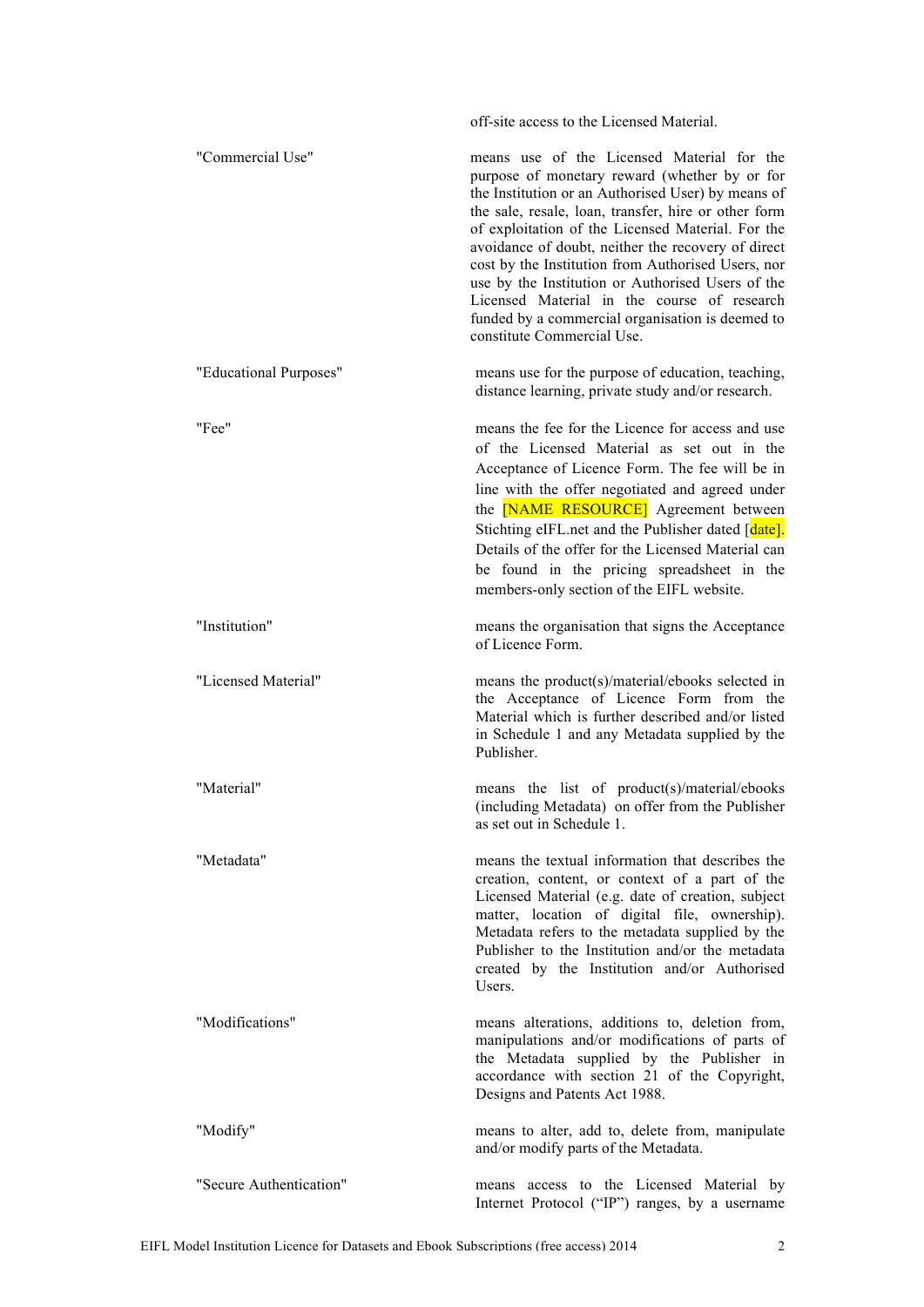and password provided by the Institution or by another means of authentication agreed between the Publisher and the Institution.

"Secure Network" means a network which is only accessible to Authorised Users by Secure Authentication.

# **2. LICENCE GRANT**

2.1 In consideration for the Fee, the Publisher hereby grants to the Institution upon payment of the Fee a non-exclusive non-transferable licence to access and use the Licensed Material and to allow Authorised Users to access and use the Licensed Material on the terms and conditions as set out in this Licence via Secure Authentication and for Educational Purposes only.

#### **3. PERMITTED USES**

- 3.1 This Licence permits the Institution for Educational Purposes only to:
	- 3.1.1 provide Authorised Users with integrated access and an integrated article author, article title and keyword index to the Licensed Material and all other similar material licensed from other publishers;
	- 3.1.2 supply to an authorised user of a non-commercial library located in the same country as the Institution (whether by post, fax or secure electronic transmission provided the electronic file is deleted immediately after printing) a single paper copy of an electronic original of an individual document;
	- 3.1.3 provide single printed or electronic copies of single articles at the request of individual Authorised Users;
	- 3.1.4 display, download and print parts of the Licensed Material for the purpose of promoting or testing the Licensed Material or for training Authorised Users;
	- 3.1.5 make and distribute copies of training material as may be required for the purpose of using the Licensed Material in accordance with this Licence;
	- 3.1.6 mount and use Metadata in bespoke and commercially available library systems to manage library operations;
	- 3.1.7 allow Authorised Users for Educational Purposes only to:
		- 3.1.7.1 access the Licensed Material by Secure Authentication in order to search, retrieve, display and view the Licensed Material;
		- 3.1.7.2 Modify the Metadata and to create new Metadata of the Licensed Material;
		- 3.1.7.3 electronically save parts of the Licensed Material and Modifications;
		- 3.1.7.4 print out single copies of parts of the Licensed Material and Modifications;
		- 3.1.7.5 incorporate parts of the Licensed Material and Modifications in printed and electronic course packs to be used in the course of instruction and/or in virtual learning environments hosted on a Secure Network. Authorised Users must specify the title and copyright owner of the Licensed Material used in the course packs. Course packs in other formats, such as Braille, may also be offered to Authorised Users;
		- 3.1.7.6 incorporate parts of the Licensed Material and Modifications in printed or electronic form in assignments and portfolios, theses and in dissertations ("the Academic Works"), and to make reproductions of the Academic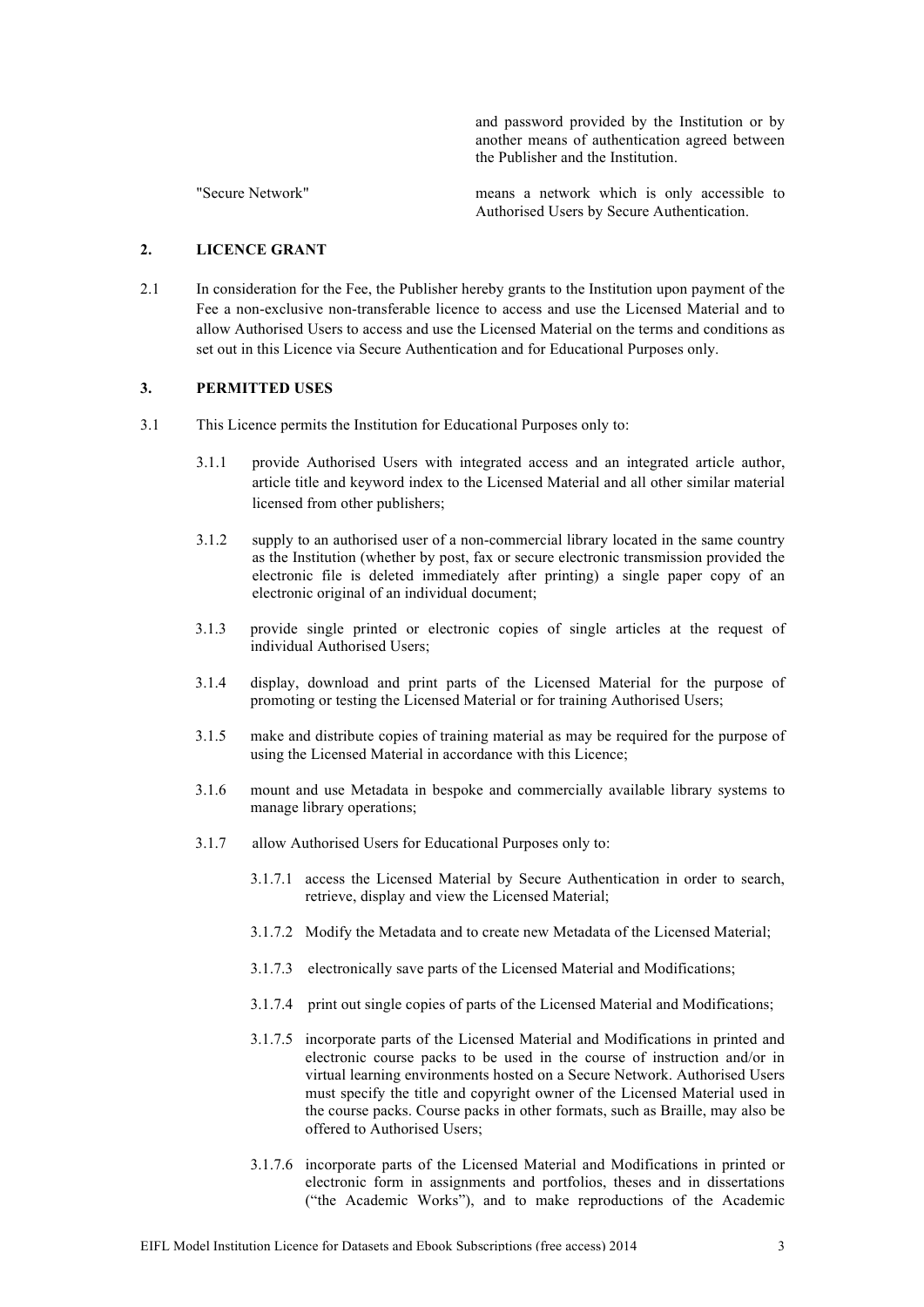Works for personal use and library deposit. Reproductions of the Academic Works can be provided to sponsors of those Academic Works. Authorised Users must specify the title and copyright owner of the Licensed Material used in the Academic Works; and

3.1.7.7 publicly display or publicly perform parts of the Licensed Material as part of a presentation at a seminar, conference, or workshop, or other similar event.

## **4. RESTRICTIONS**

- 4.1 Except where this Licence states otherwise, the Institution and Authorised Users may not:
	- 4.1.1 use all or any part of the Licensed Material, Metadata and/or Modifications for any Commercial Use or for any purpose other than Educational Purposes unless the Publisher has given the Institution or an Authorised User permission in writing to do so;
	- 4.1.2 remove, obscure or alter copyright notices, text acknowledgments or other means of identification or disclaimers other than Metadata;
	- 4.1.3 alter or adapt the Licensed Material (save for Metadata), except to the extent necessary to make it perceptible on a computer screen, or as otherwise permitted in this Licence. For the avoidance of doubt, no alteration of the words or their order is allowed;
	- 4.1.4 display or distribute any part of the Licensed Material (save for Metadata and Modifications) on any electronic network, including the Internet other than by a Secure Network;
	- 4.1.5 make printed or electronic copies of multiple extracts of the Licensed Material for any purpose, beyond those authorised by this Licence; and
	- 4.1.6 systematically distribute the whole or any part of the Licensed Material to anyone other than Authorised Users.
- 4.2 This Clause shall survive termination of this Licence for any reason.

## **5. RESPONSIBILITIES OF THE PUBLISHER**

- 5.1 The Publisher shall:
	- 5.1.1 provide access and allow use of the Licensed Material in accordance with the provisions as laid down in this Licence;
	- 5.1.2 make the Licensed Materials available to the Institution and its Authorised Users either from the Publisher's server or the server of a third party;
	- 5.1.3 provide for customer support services to the Institution and to Authorised Users via e-mail or phone, including answering e-mail inquiries relating to the use, functionality and content of the Licensed Material;
	- 5.1.4 provide electronic product documentation free of charge. The Publisher allows copies of all documentation to be made provided it is either duplicated in full, or a proper ownership acknowledgement is included;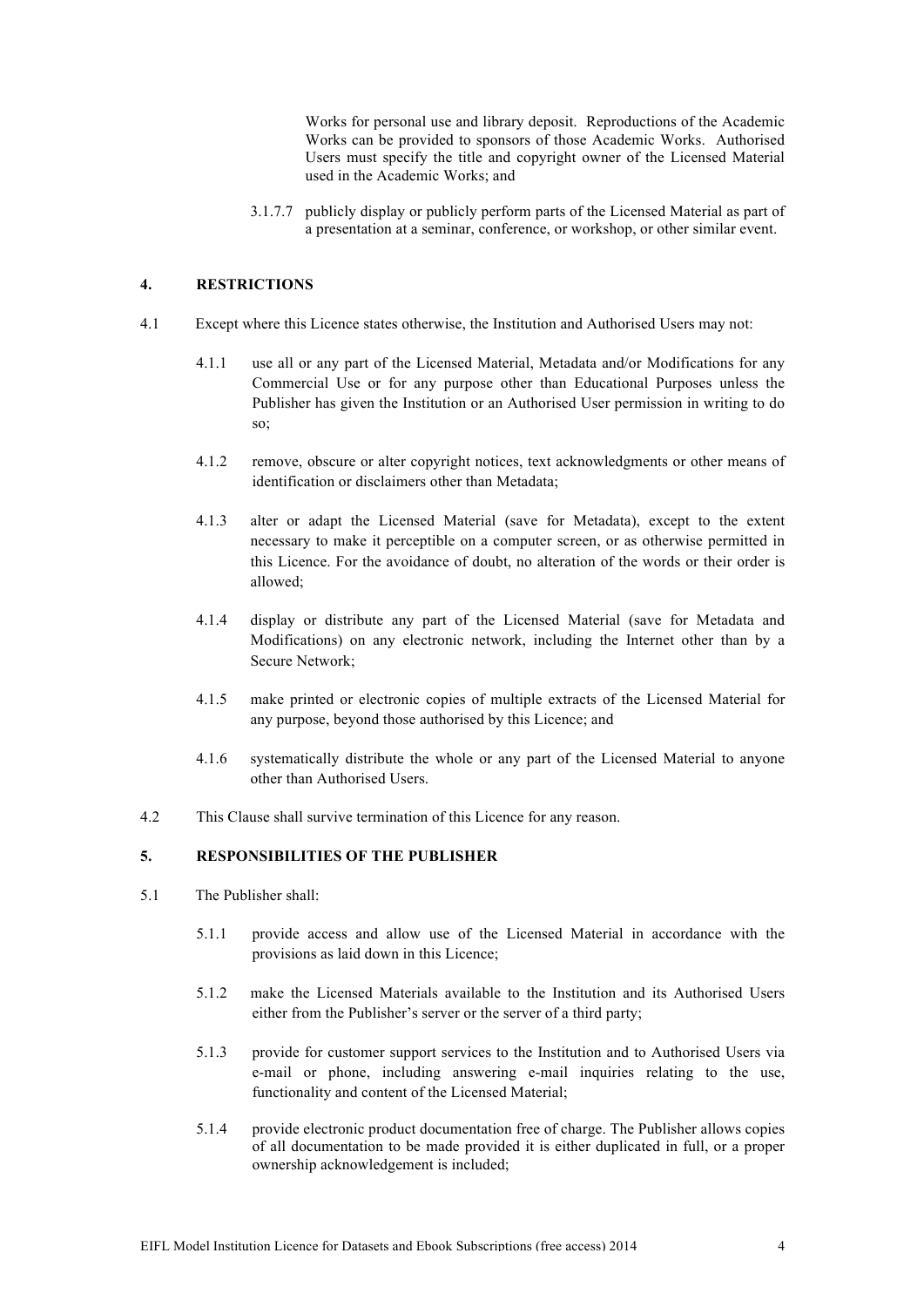- 5.1.5 provide the Institution with fully COUNTER-compliant usage statistics on at least a quarterly basis;
- 5.1.6 use all reasonable efforts to meet the Open URL Standard (www.niso.org) to ensure that Authorised Users can discover the Licensed Material;
- 5.1.7 use all reasonable efforts to meet the W3C standards (www.W3.org) to ensure that the Licensed Material is accessible to all Authorised Users;
- 5.1.8 inform the Institution from time to time of the dark archives that the Publisher uses for archiving the Licensed Material in the event of a force majeure or if the Publisher ceases to exist; and
- 5.2 The Publisher reserves the right at any time to withdraw from the Licensed Material any item or part of an item:
	- i) for which the Publisher no longer retains the right to publish; or
	- ii) for which the Publisher has reasonable grounds to believe infringes copyright or is defamatory, obscene, unlawful or otherwise objectionable.

# **6. RESPONSIBILITIES OF THE INSTITUTION**

- 6.1 The Institution shall:
	- 6.1.1 use all reasonable efforts to ensure that Authorised Users are made aware of the terms of this Licence;
	- 6.1.2 use all reasonable efforts to ensure that the Authorised Users comply with the terms of this Agreement. The Institution will immediately on becoming aware of any unauthorised use or other breach notify the Publisher and take all reasonable steps to ensure that such activity ceases and to prevent any recurrence;
	- 6.1.3 provide the Publisher with lists of valid IP addresses and update those lists on a regular basis the frequency of which will be agreed by the parties from time to time; and
	- 6.1.4 undertake to the Publisher that the Institution's computer system through which Licensed Material will be used is configured, and procedures are in place, to prohibit access to the Licensed Material by any person other than an Authorised User, and that during the term of this Licence, the Institution will continue to make best efforts to bar non-permitted access and to convey appropriate use information to its Authorised Users.
- **7. FEE**
- 7.1 The fee for access and use of the Licensed Material shall be fixed at one peppercorn payable only if demanded by the Publisher.

#### **8. TERM AND TERMINATION**

- 8.1 The term of this Licence will commence upon the date of signature and will remain in full force and effect until the date as set out in the Acceptance of Licence Form, unless terminated earlier as provided for in this Clause 8.
- 8.3 Any party may terminate this Licence at any time on the material or persistent breach by the other of any obligation on its part under this Licence by serving a written notice on the other identifying the nature of the breach. The termination will become effective thirty days after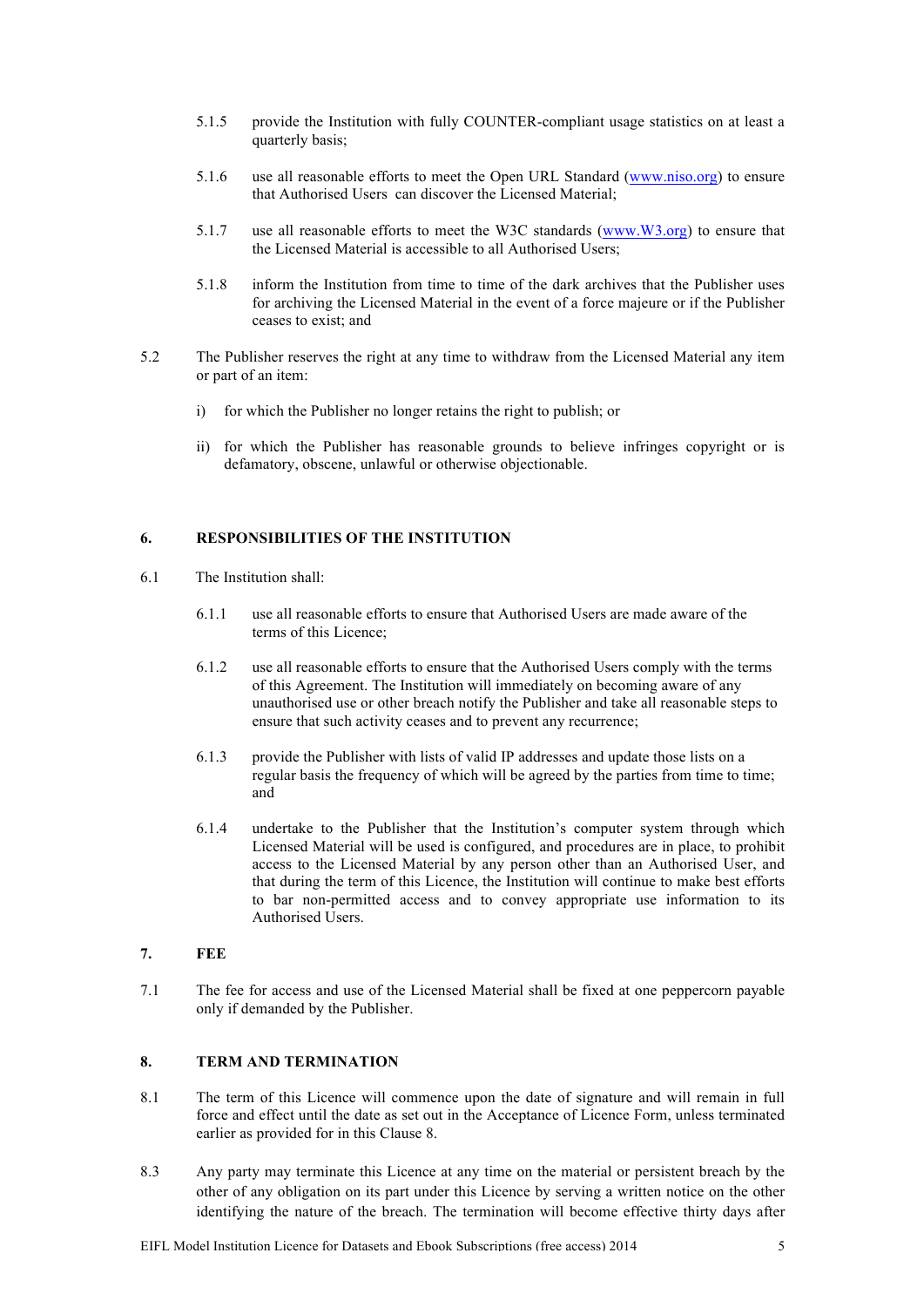receipt of the written notice unless during the relevant period of thirty (30) days the defaulting party remedies the breach forthwith by written notice to the other party.

- 8.4 Upon termination of this Licence by the Publisher due to a material or persistent breach by the Institution, the Publisher shall cease to authorise all on-line access to the Licensed Materials. All rights under this Licence will be automatically terminated, except for such rights of action as will have accrued prior to such termination and any obligation which expressly or impliedly continue in force after such termination.
- 8.5 Upon termination of this Licence by the Institution due to a material or persistent breach by the Publisher, the Publisher will reimburse the Institution a pro rata proportion of the then remaining Fee for the unexpired period of this Licence.
- 8.6 Upon termination of this Licence, Metadata, Modifications and copies of parts of the Licensed Material made by the Institution or Authorised Users may be retained. Such copies may be used after termination of this Licence subject to the terms of Clauses 3 and 4 of this Licence, which terms shall survive any termination of this Licence.

# **9. ACKNOWLEDGEMENT AND PROTECTION OF INTELLECTUAL PROPERTY RIGHTS**

9.1 The Institution acknowledges that all copyrights, patent rights, trade marks, database rights, trade secrets and other intellectual property rights relating to the Licensed Material are the sole and exclusive property of Publisher or are duly licensed to the Publisher and that this Licence does not assign or transfer to the Institution any right, title or interest therein except for the right to use the Licensed Material in accordance with the terms and conditions of this Licence.

#### **10. REPRESENTATIONS, WARRANTIES AND INDEMNIFICATION**

- 10.1 The Publisher warrants to the Institution that it is entitled to grant the licence in this Licence and that the use of the Licensed Material as contemplated in this Licence will not infringe any copyright or other proprietary or intellectual property rights of any natural or legal person. The Publisher agrees that the Institution shall have no liability and the Publisher will indemnify, defend and hold the Institution harmless against any and all direct damages, liabilities, claims, causes of action, legal fees and costs incurred by the Institution in defending against any third party claim of intellectual property rights infringements or threats of claims thereof with respect of the Institution's and Authorised Users use of the Licensed Material, provided that: (1) the use of the Licensed Material has been in full compliance with the terms and conditions of this Licence; (2) the Institution provides the Publisher with prompt notice of any such claim or threat of claim; (3) the Institution co-operates fully with the Publisher in the defence or settlement of such claim; and (4) the Publisher has sole and complete control over the defence or settlement of such claim.
- 10.2 The Publisher reserves the right to change the content, presentation, user facilities or availability of parts of the Licensed Material and to make changes in any software used to make the Licensed Material available at their sole discretion. The Publisher will notify the Institution of any substantial change to the Licensed Material.
- 10.3 While the Publisher has no reason to believe that there are any inaccuracies or defects in the information contained in the Licensed Material, the Publisher makes no representation and gives no warranty express or implied with regard to the information contained in or any part of the Licensed Material including (without limitation) the fitness of such information or part for any purposes whatsoever and the Publisher accepts no liability for loss suffered or incurred by the Institution or Authorised Users as a result of their reliance on the Licensed Material.
- 10.4 In no circumstances will the Publisher be liable to the Institution for any loss resulting from a cause over which the Publisher does not have direct control, including but not limited to failure of electronic or mechanical equipment or communication lines, telephone or other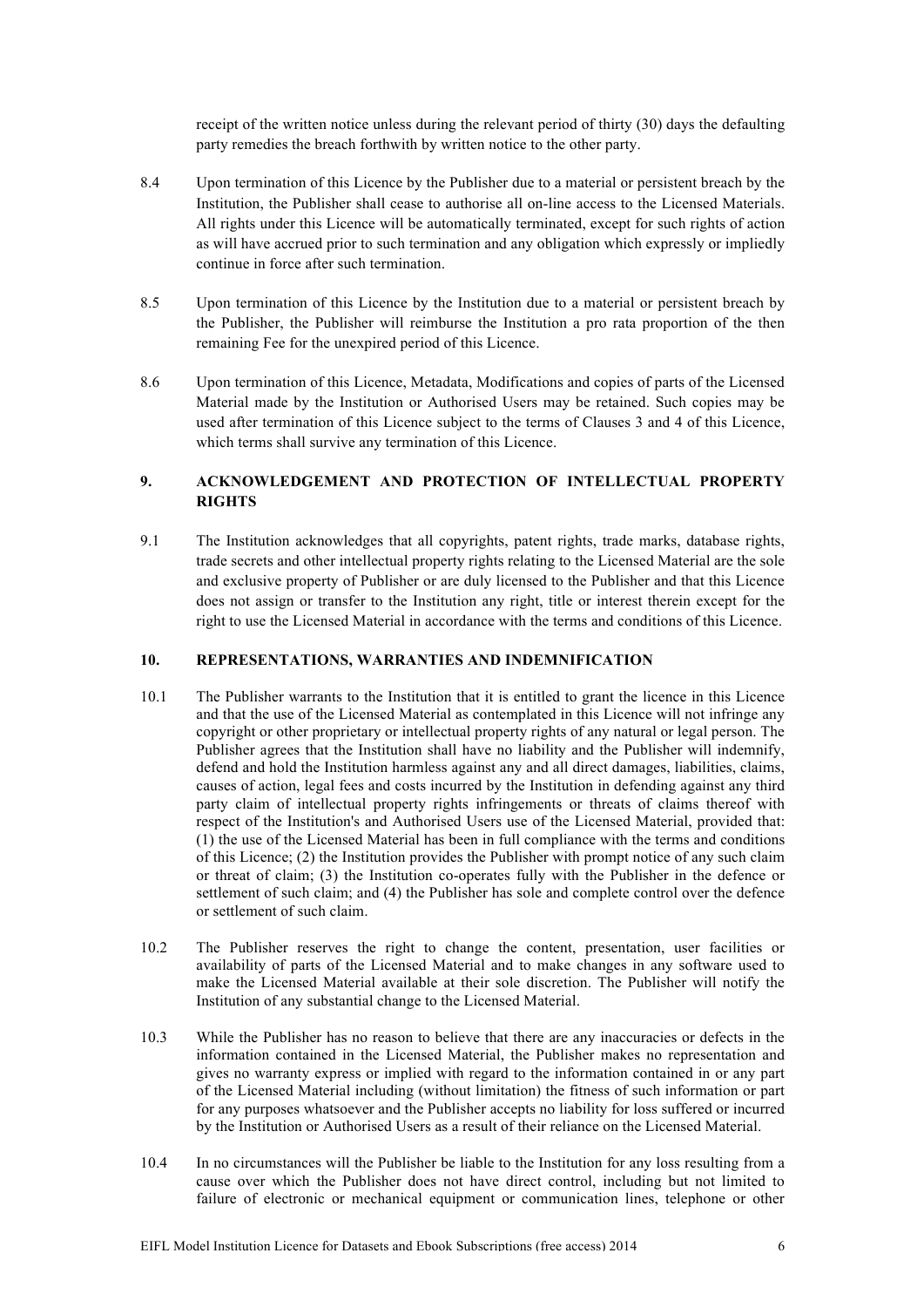interconnect problems, unauthorised access, theft, or operator errors.

- 10.5 The Institution agrees to notify the Publisher immediately and provide full particulars in the event that it becomes aware of any actual or threatened claims by any third party in connection with any works contained in the Licensed Material. It is expressly agreed that upon such notification, or if the Publisher becomes aware of such a claim from other sources, the Publisher may remove such work(s) from the Licensed Material. Failure to report knowledge of any actual or threatened claim by any third party shall be deemed a material breach of this Licence.
- 10.6 Nothing in this Licence shall make the Institution liable for breach of the terms of this Licence by any Authorised User provided that the Institution did not cause, knowingly assist or condone the continuation of such breach after becoming aware of an actual breach having occurred.
- 10.7 The Institution represents to the Publisher that its computer system through which the Licensed Material will be used is configured, and procedures are in place, to prohibit access to the Licensed Material by any person other than an Authorised User; that it shall inform Authorised Users about the conditions of use of the Licensed Material; and that during the term of this Licence, the Institution will continue to make all reasonable efforts to bar nonpermitted access and to convey appropriate use information to its Authorised Users.

## **11. FORCE MAJEURE**

- 11.1 Either party's failure to perform any term or condition of this Licence as a result of circumstances beyond the control of the relevant party (including without limitation, war, strikes, flood, governmental restrictions, and power, telecommunications or Internet failures or damages to or destruction of any network facilities) ["Force Majeure"] shall not be deemed to be, or to give rise to, a breach of this Licence.
- 11.2 If either party to this Licence is prevented or delayed in the performance of any of its obligations under this Licence by Force Majeure and if such party gives written notice thereof to the other party specifying the matters constituting Force Majeure together with such evidence as it reasonably can give and specifying the period for which it is estimated that such prevention or delay will continue, then the party in question shall be excused the performance or the punctual performance as the case may be as from the date of such notice for so long as such cause of prevention or delay shall continue.

#### **12. ASSIGNMENT**

12.1 Except as permitted for under this Licence, neither this Licence nor any of the rights under it may be assigned by either party without obtaining the prior written consent of the other party, such consent shall not unreasonably be withheld or delayed. In any permitted assignment, the assignor shall procure and ensure that the assignee shall assume all rights and obligations of the assignor under this Licence and agrees to be bound to all the terms of this Licence.

# **13. GOVERNING LAW AND DISPUTE RESOLUTION**

- 13.1 This Licence shall be governed by and construed in accordance with English law and the parties irrevocably agree that any dispute arising out of or in connection with this Licence will be subject to and within the jurisdiction of the English courts.
- 13.2 The parties agree to use best efforts to resolve disputes in an informal manner, by decision of the Managing Director of the Publisher and the current Vice Chancellor of the Institution. Where the parties agree that a dispute arising out or in connection with this Licence would best be resolved by the decision of an expert, they will agree upon the nature of the expert required and together appoint a suitable expert by agreement.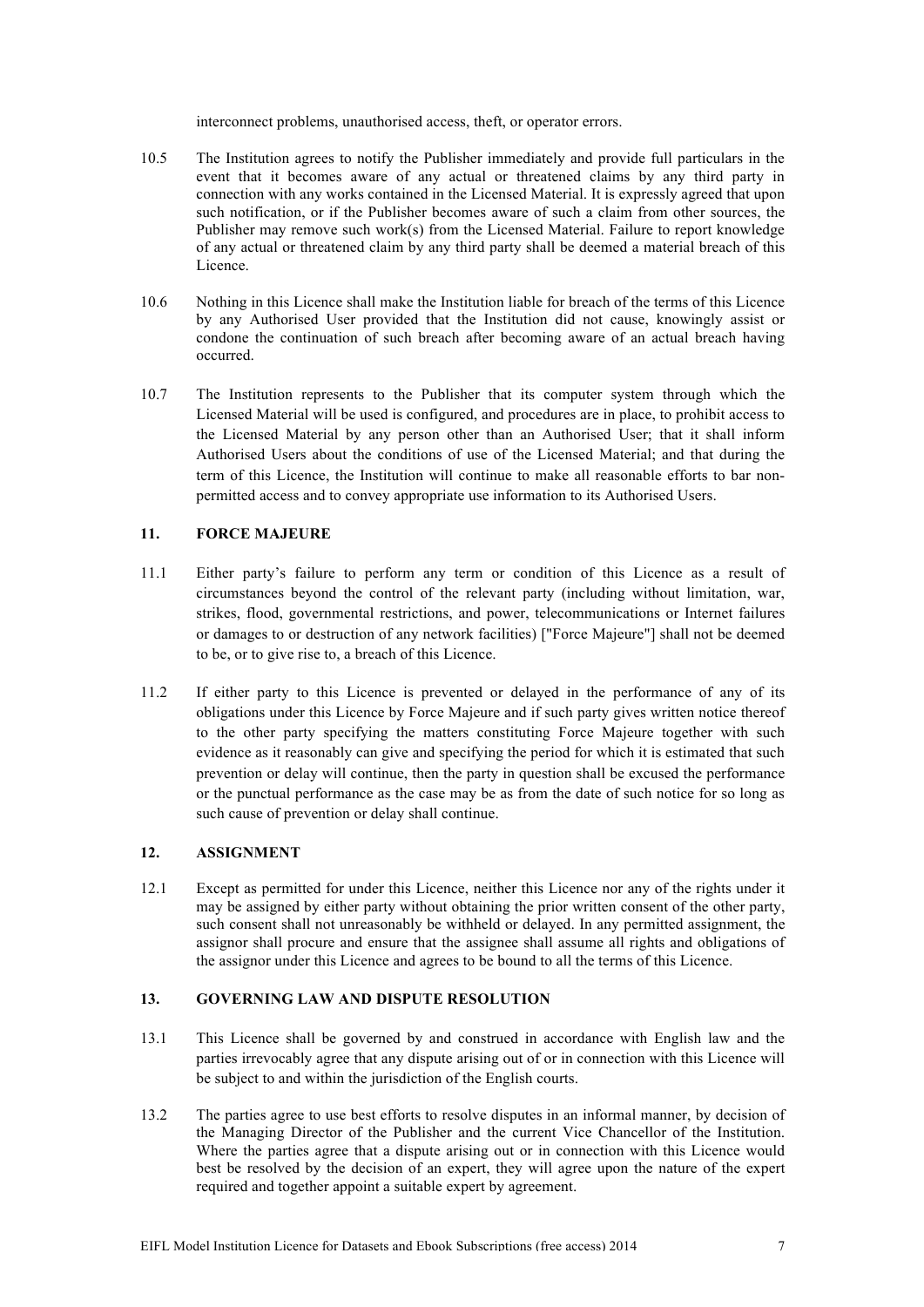- 13.3 Any person to whom a reference is made under Clause 13.2 shall act as expert and not as an arbitrator and his decision (which shall be given by him in writing and shall state the reasons for his decision) shall be final and binding on the parties except in the case of manifest error or fraud.
- 13.4 Each party shall provide the expert with such information and documentation as he may reasonably require for the purposes of his decision.
- 13.5 The costs of the expert shall be borne by the parties in such proportions as the expert may determine to be fair and reasonable in all circumstances or, if no determination is made by the expert, by the parties in equal proportions.

#### **14. NOTICES**

14.1 All notices required to be given under this Licence shall be given in writing in English and sent by electronic mail, fax or first class registered or recorded delivery to the relevant addressee at its address set out below, or to such other address as may be notified by either party to the other from time to time under this Licence, and notices shall be deemed to have been received (a) 24 hours after successful transmission in the case of electronic mail or fax; (b) fourteen (14) days after the date of posting in the case of first class registered or recorded delivery:

if to the Publisher: [insert details]

if to the Institution: to the contact person and address as set out in the Acceptance of Licence Form.

#### **15. GENERAL**

- 15.1 This Licence, its Schedules and Annexes constitute the entire agreement between the parties relating to the Licensed Material and supersede all prior communications, understandings and agreements (whether written or oral) relating to its subject matter and may not be amended or modified except by agreement of both parties in writing.
- 15.2 The Schedules and Annexes shall have the same force and effect as if expressly set in the body of this Licence and any reference to this Licence shall include the Schedules.
- 15.3 No provision in this Licence is intended to be enforceable by a person who is not a party to this Licence.
- 15.4 The invalidity or unenforceability of any provision of this Licence shall not affect the continuation in force of the remainder of this Licence.
- 15.5 The rights of the parties arising under this Licence shall not be waived except in writing. Any waiver of any of a party's rights under this Licence or of any breach of this Licence by the other party shall not be construed as a waiver of any other rights or of any other or further breach. Failure by either party to exercise or enforce any rights conferred upon it by this Licence shall not be deemed to be a waiver of any such rights or operate so as to bar the exercise or enforcement thereof at any subsequent time or times.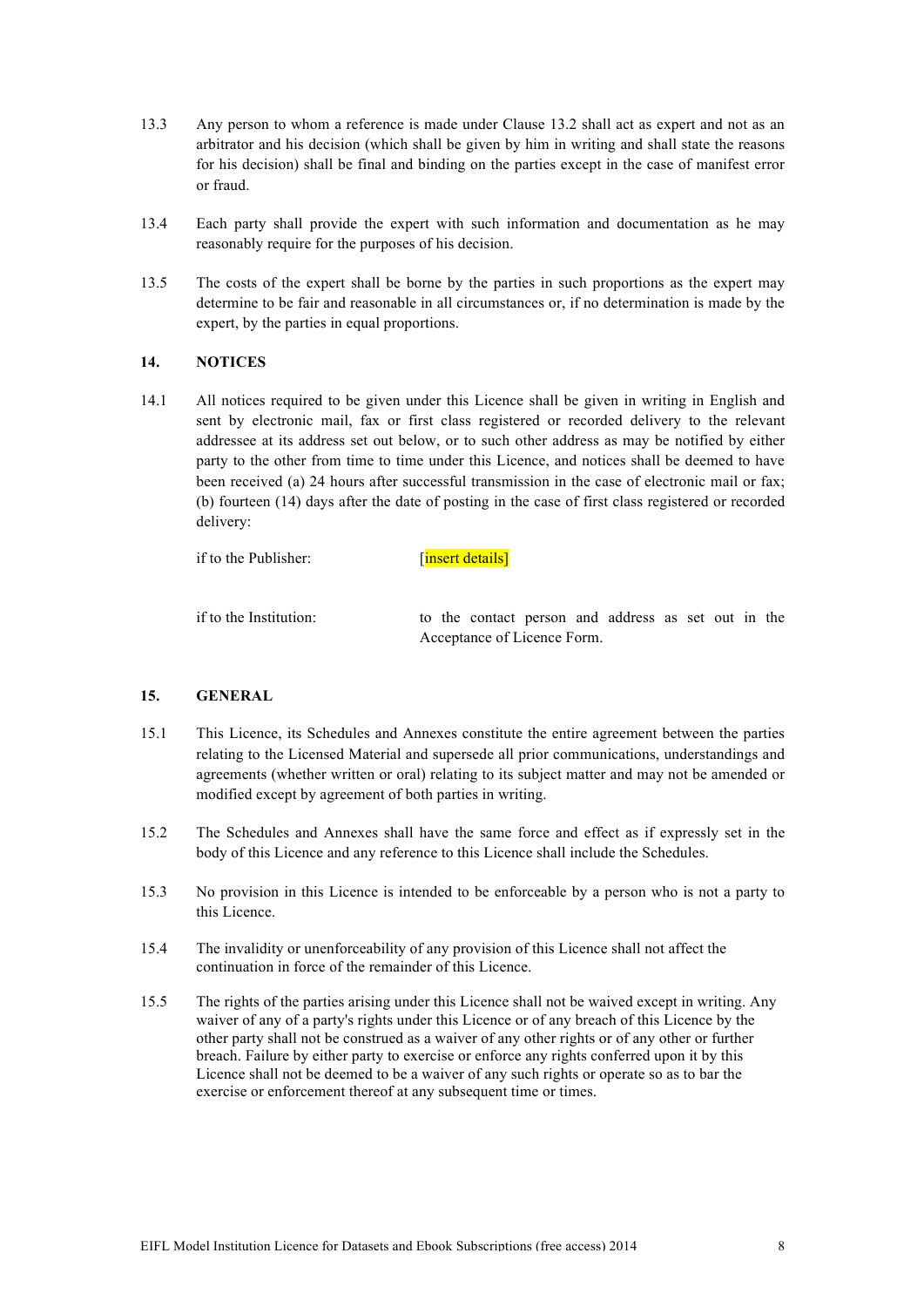# **SCHEDULE 1 – MATERIAL**

**[INSERT DETAILS OF THE PRODUCT(S)/MATERIAL/EBOOKS]**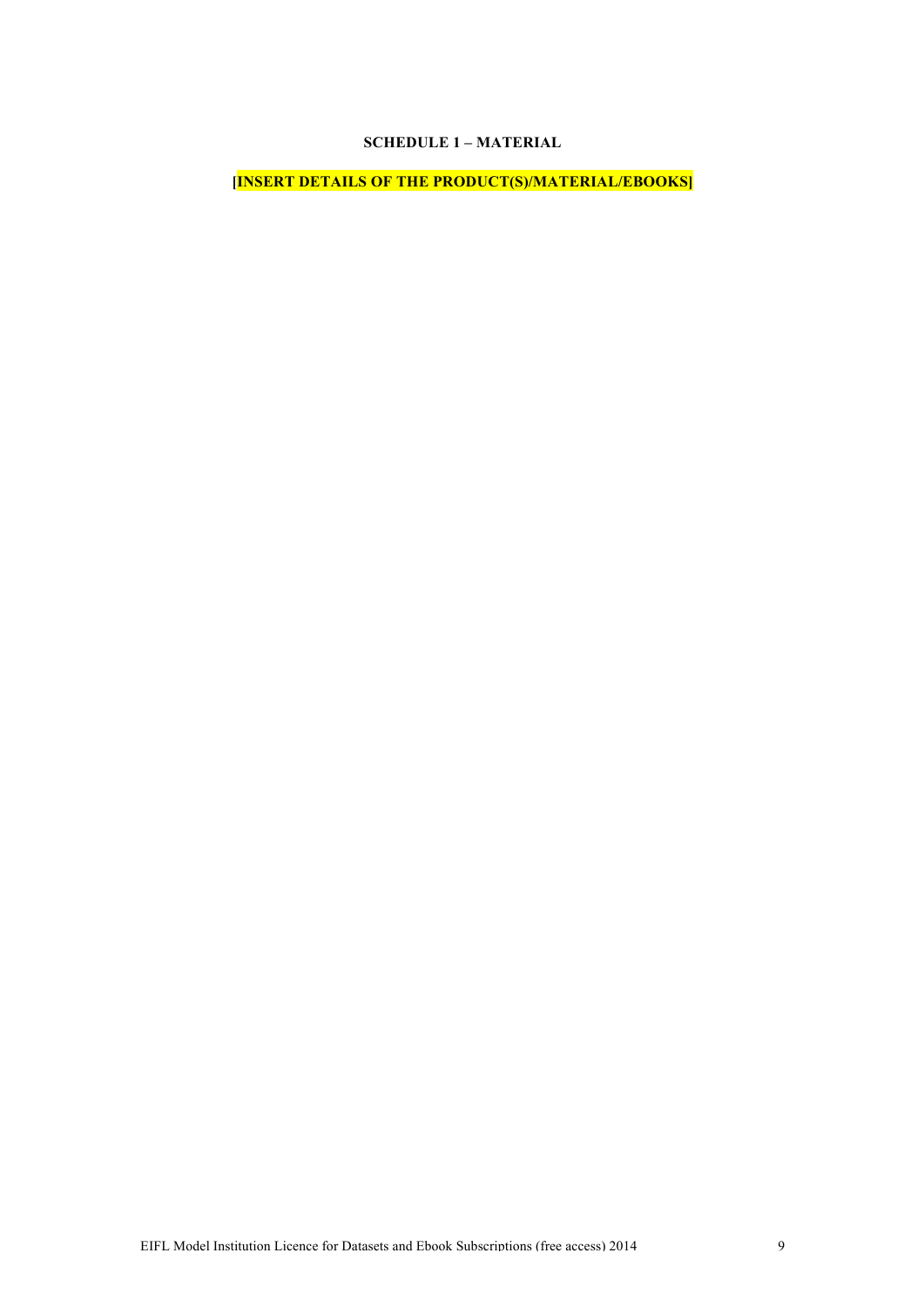

# **[NAME RESOURCE] ACCEPTANCE OF LICENCE FORM**

Licensed Material (please make your selection by ticking the relevant box below)

| <b>Product/Material</b> |  |
|-------------------------|--|
| [name product]          |  |

The Publisher has agreed to make the Licensed Material available to the Institution free of charge for the period [date] until [date] ["Term"].

By filling out this form, the Institution accepts and agrees to use the Licensed Material during the Term in accordance with the terms and conditions of [NAME] RESOURCE] Licence Agreement as displayed in the Members' Only section of the EIFL website (contract number: [NAME RESOURCE] 2014-01) and its Schedules and Annexes.

| Name of Institution    |  |
|------------------------|--|
| (name of institution): |  |
| Full postal address of |  |
| Institution:           |  |
| Telephone:             |  |
|                        |  |
| Contact person:        |  |
| Fax:                   |  |
|                        |  |
| E-mail:                |  |
|                        |  |
| IP addresses:          |  |
|                        |  |